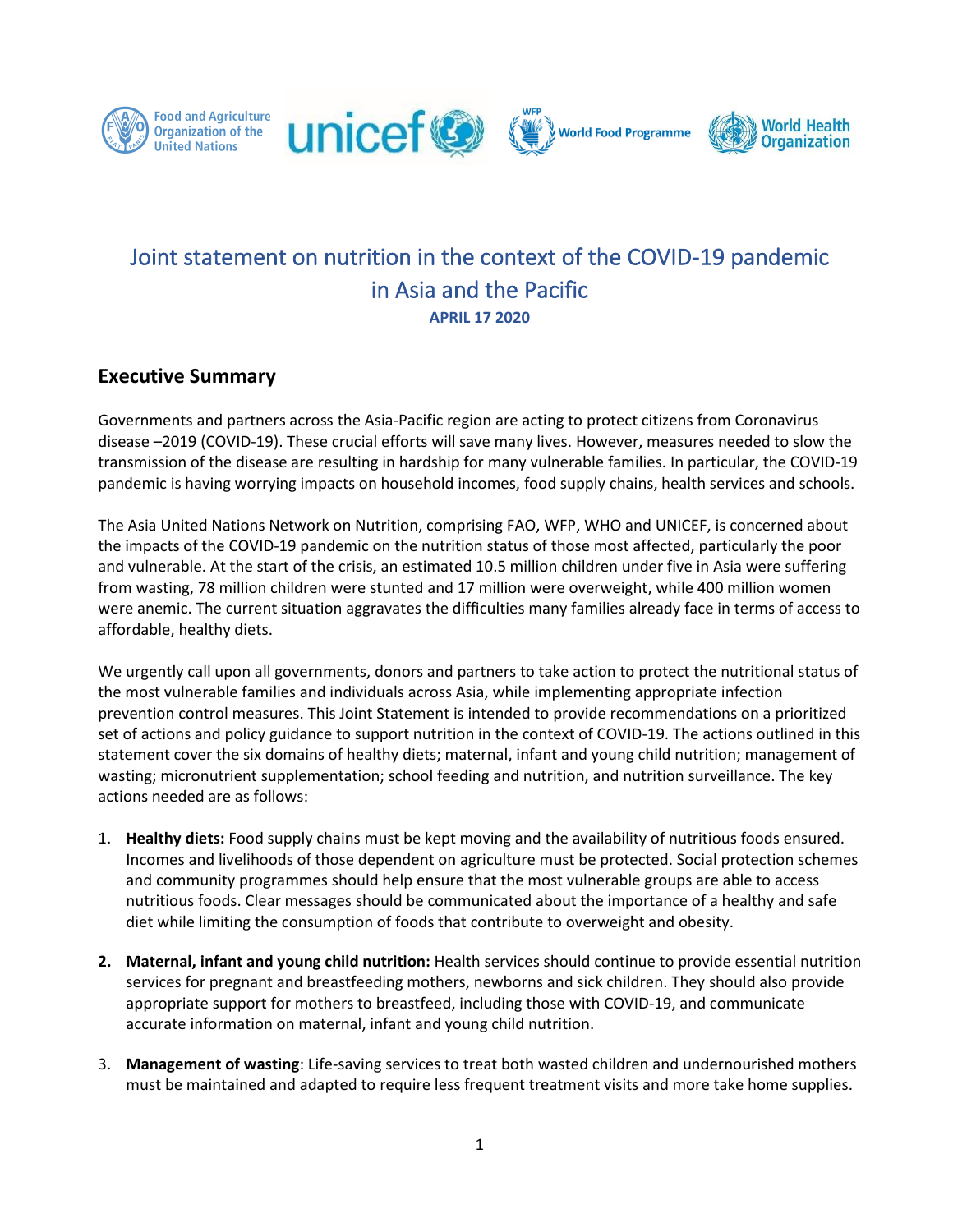Wasting prevention measures are needed for vulnerable children and other population groups at risk of thinness, including older persons and the sick.

- 4. **Micronutrient supplementation:** Programmes to prevent and control micronutrient deficiencies should be continued as far as possible during routine services for pregnant women and young children. However, planned mass micronutrient campaigns (e.g. vitamin A supplementation and deworming) should be temporarily suspended/postponed and re-planned for the earliest opportunity once conditions allow.
- 5. **School feeding and nutrition:** When schools are closed, guidance should be provided to school staff, parents and children on the importance of safe and healthy diets, hygiene and physical activity for school-aged children. Where possible, school meal programmes should be continued using alternative transfer modalities including cash transfers and food deliveries to homes.
- **6. Nutrition surveillance:** We urge the establishment of a tailored food security and nutrition surveillance system using remote mobile phone or web-based surveys to monitor food market functionality, coping mechanisms, food consumption patterns and multi-dimensional poverty. The timely collection and update of food security and nutrition information is critical not only to identify populations at risk but also to monitor and address factors likely to have a negative impact on the nutrition status of vulnerable groups.

This document was developed based on the current understanding of COVID-19 and recommendations for physical distancing. It will be updated periodically as new evidence emerges, and as we continue to develop our understanding on how to deliver effective programming in the context of COVID-19. A more detailed brief on each of the six domains, a glossary and resources on healthy diets and a set of references accompany this Statement.

We, the Regional Directors of the four United Nations agencies, will support the leadership of all our Member States to respond and recover from the impacts on nutrition caused by COVID-19.

Jong-Jin Kim **Officer-in-Charge and Deputy Regional Representative for Asia and the Pacific Food and Agriculture Organization of the United Nations**

John Aylieff **Regional Director for Asia and the Pacific World Food Programme**

Karin Hulshof **Regional Director East Asia and the Pacific United Nations Children's Fund**

Jean Gough **Regional Director South Asia United Nations Children's Fund**

Poonam Khetrapal Singh **Regional Director World Health Organization South East Asia Region**

**Regional Director World Health Organization Western Pacific Region**

Takeshi Kasai

Tahesni Kased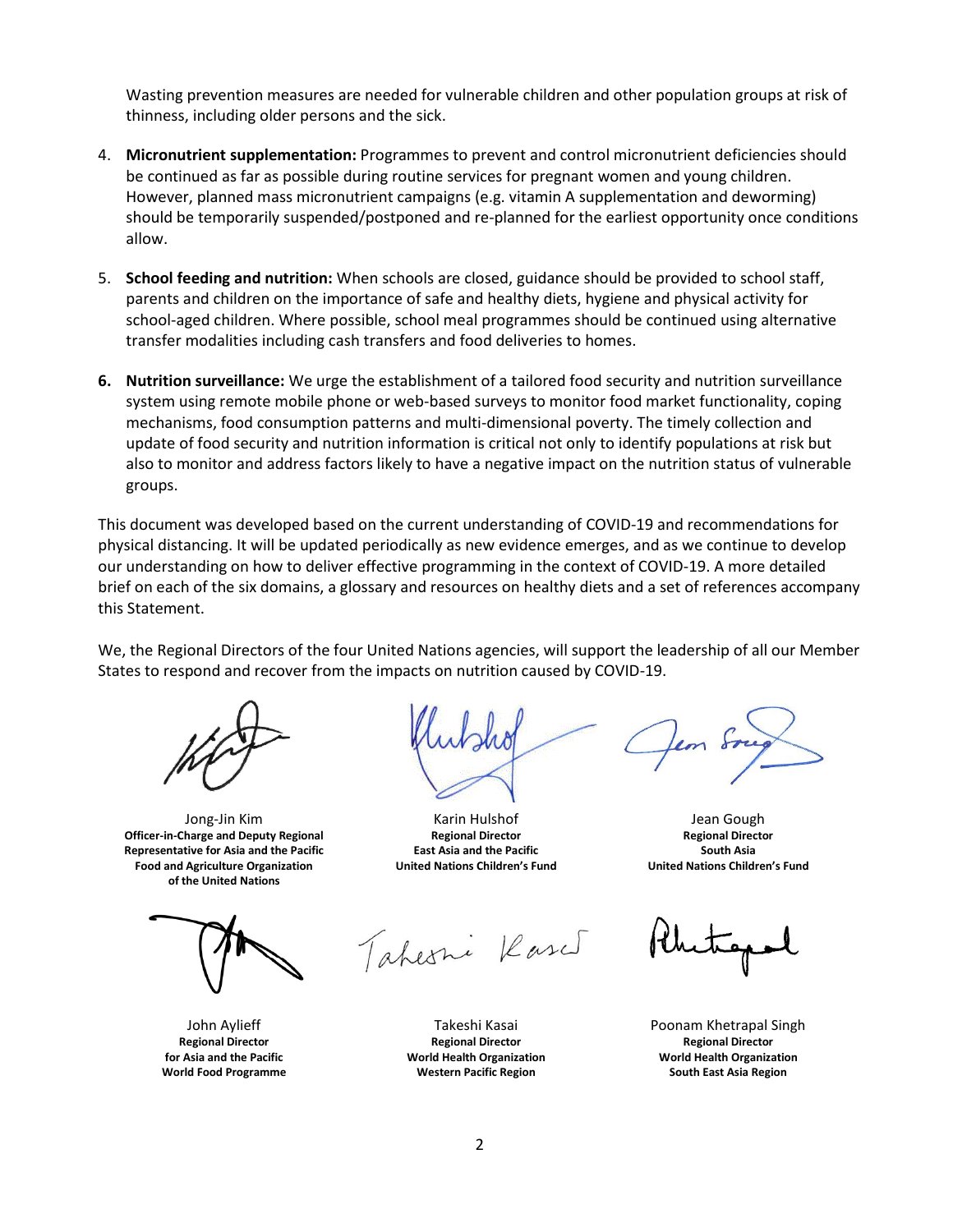# Accompanying Brief to UN Joint Statement on Nutrition in the Context of COVID-19

### Access to and consumption of healthy diets

The COVID-19 outbreak is having a dramatic impact on the lives of families in Asia and the Pacific. Many people have lost their jobs or livelihoods, children are no longer accessing school meals and some families are struggling to buy their usual range of foods. People are having to spend more time at home and there could be a shift towards non-diversified diets, with increasing consumption of pre-packaged processed foods and decreasing consumption of nutritious foods, including whole fresh fruits and vegetables. The current circumstances may aggravate the already difficult situation that many families face in accessing affordable quality diets. Food systems and supply chains are being disrupted by lockdowns and restrictions.

A well-balanced, diversified, nutritious diet, including whole grains, legumes, fruits, vegetables and animal source foods, is one important way to promote health and nutritional well-being and contribute to maintaining a strong immune system. To achieve this, food systems require support and supply chains must continue to supply adequate foods, minimize food waste and ensuring everyone, particularly vulnerable populations, can access food that is sufficient in quantity and quality, while also safe and affordable. It is also important to communicate clear messages about the importance of a healthy diet and the need to limit foods that contribute to overweight and obesity and increase the risk of non-communicable diseases, dental problems and long-term ill health. Recommendations include:

- 1. *Support vulnerable people to access nutritious foods* in both urban and rural areas. This applies to households who cannot afford to buy nutritious foods because of the loss of jobs and/or livelihoods. Support can be provided through social protection and community programmes. Provision of micronutrient fortified staples should be continued, while foods that are high in fats, salt and sugar, including donations, should be avoided.
- 2. *Support the movement of food supply chains* and reduce loss and waste through provision of productivity enhancing safety nets and reducing post-harvest crop and storage losses to improve food stocks. Remove artificial constraints to domestic trade to enable linking of small holders to markets.
- 3. *Provide accurate information on how to maintain a healthy diet* for all, and especially children, pregnant and breastfeeding women, older persons and the sick. Such information should be widely promoted and communicated, with a focus on multi-media channels<sup>1,2,3</sup>. Consuming a healthy diet based on WHO recommendations<sup>4,5</sup> and national dietary guidelines<sup>6</sup> is an important way to maintain and boost immunity and long-term health. A healthy diet means consuming well-balanced, diversified, nutritious foods, including whole grains, legumes, fruits, vegetables and animal source foods. There is no evidence that particular foods or food supplements can protect against COVID-19 but particular micronutrients can contribute to a well-functioning immune system (see the section on Micronutrient supplementation below). *Avoiding foods high in fat, salt and sugar (HFSS foods)* contributes to maintaining a healthy diet, preventing overweight and risk of non-communicable diseases.
- 4. *There is no evidence to date that the coronavirus causing COVID-19 can be transmitted through food or food packaging.* It is safe to consume staples, fruits, vegetables, dairy products, pulses, meat, fish and eggs while practicing usual food safety measures and implementing food hygiene principles.
- 5. *Promote personal food hygiene standards* including handwashing with soap before preparation and handling of food.
- 6. *Promote and communicate the key lifestyle factors that are critical for maintaining well-being* and a healthy immune system. These include avoiding tobacco and excess alcohol, exercising as regularly as possible, reducing sedentary behaviours and getting adequate sleep<sup>7</sup>.

*A glossary and resources on food security, healthy diets and nutritious foods, HFSS foods and food safety are in the Annex.*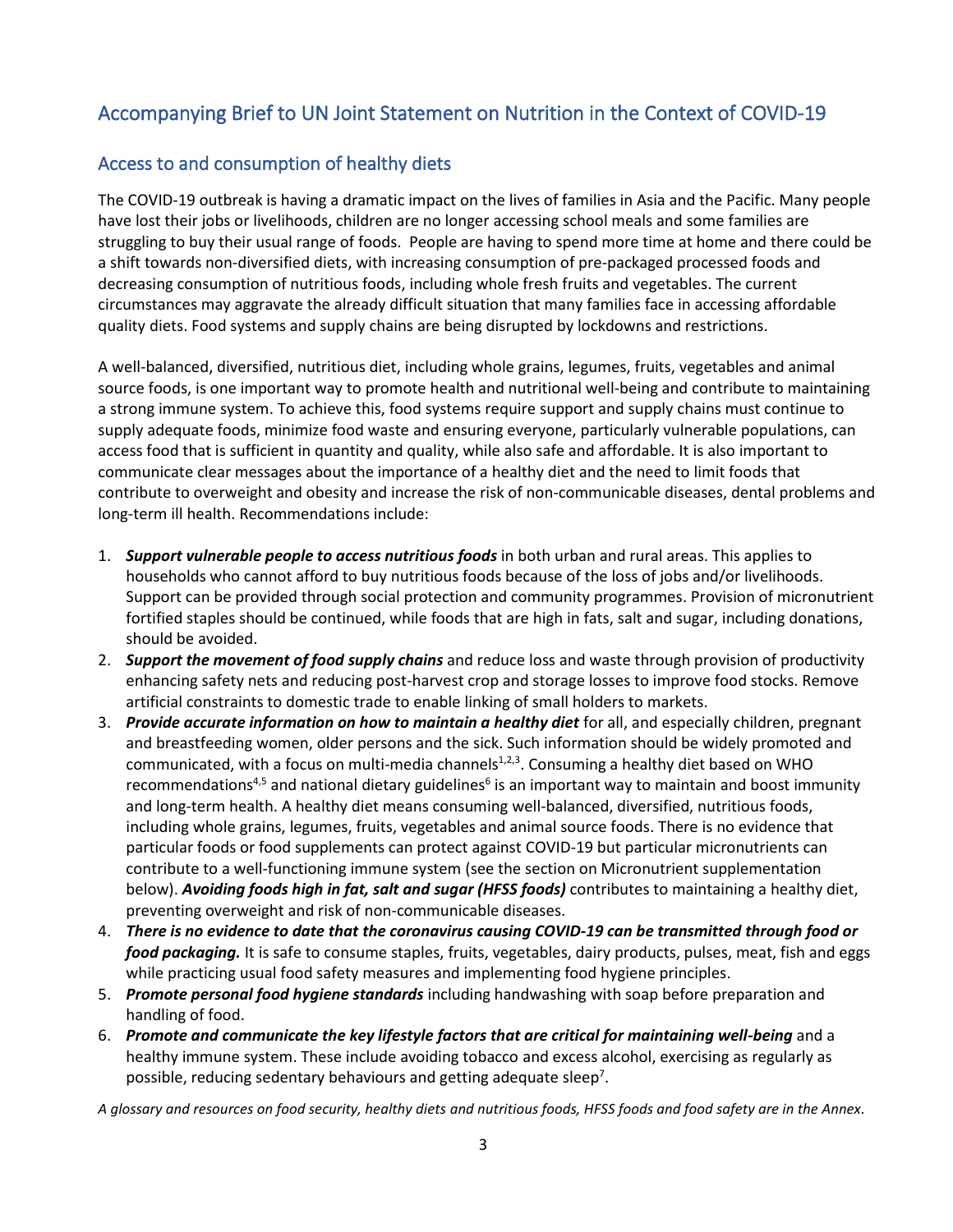## Maternal, infant and young child nutrition

Infants, young children, pregnant women and breastfeeding mothers face significant risks to their nutritional status and well-being in contexts where access to essential health and nutrition services and affordable nutritious diets is constrained. The impacts of the COVID-19 pandemic on household incomes, market access and health services are particularly concerning. Appropriate and timely support of maternal, infant and young child nutrition saves lives, protects child nutrition, health and development, and benefits mothers. In particular, there is an urgent need to ensure mothers receive accurate advice and support on breastfeeding.

- 1. *Governments should prioritize services to protect, promote and support Infant and Young Child Feeding* (IYCF), including breastfeeding, as a critical component of the health and nutrition response to COVID-19, in order to protect health and nutrition status. This response needs to be adapted according to the evolving COVID-19 situation in countries and within different parts of a country (see current UNICEF/GTAM/GNC brief on IYCF in the context of COVID-19<sup>8</sup>).
- 2. *It is recommended that mothers initiate and continue to breastfeed, regardless of the mother's COVID-19*  status, as per the WHO<sup>9</sup> statement on coronavirus and breastfeeding. A mother with COVID -19 should be supported to safely breastfeed, have skin to skin contact and share a room with her baby. Mothers may also express and safely feed breastmilk to their infants. This advice is based on the known benefits of breastfeeding and the growing evidence to date showing that the COVID-19 virus is not present in breastmilk<sup>10</sup>. The main risk of transmission between a caregiver and their child is through close contact via respiratory air droplets. For caregivers with suspected or confirmed COVID-19 infection, hospital protocols and caregiver messages should reinforce respiratory hygiene practices to prevent transmission when feeding infants and young children, including wearing a face mask; frequent handwashing; and routinely cleaning and disinfecting surfaces and objects. Mothers/caretakers with suspected COVID-19 infection should not be stigmatized.
- 3. *In cases where the mother is too ill or otherwise unable breastfeed or express breastmilk,* the infant should be provided with donor breastmilk if appropriate screening and pasteurization is available, or with an appropriate breastmilk substitute. Health facilities and their staff should teach mothers/caregivers how to safely prepare milk and how to give milk using a cup.
- 4. *Full adherence to the International Code of Marketing of Breast-milk Substitutes* and subsequent WHA resolutions (including WHA 69.9 and the associated WHO Guidance on ending the inappropriate promotion of foods for infants and young children) should be maintained in all contexts. Donations of breastmilk substitutes (BMS), complementary foods and feeding equipment, including bottles and teats, should not be sought or accepted for targeted or blanket distribution. Donations of BMS by manufacturers has been shown to lead to increased use of substitutes and a reduction in breastfeeding. In circumstances where the use of BMS is required, they should be purchased, distributed and used according to strict criteria<sup>11</sup>.
- 5. *For infants or young children who become sick with suspected, probable, or confirmed COVID-19* or any other illness, health workers should counsel/advise mothers to continue breastfeeding. For those aged at least six months, they should also advise caregivers to offer more and varied foods to the child, especially during convalescence.
- 6. *For infants and young children aged 6-23 months,* health worker counseling for caregivers communication messages should emphasize the importance of age-appropriate healthy diets that are as balanced and diversified as possible during complementary feeding, together with safe food preparation/handling.
- 7. *For pregnant and breastfeeding women*, nutrition services such as provision of iron and folic acid or multiple micronutrient supplements (see section on Micronutrient supplementation below), nutrition counseling on the mother's diet and breastfeeding advice should continue where antenatal care is being provided, with appropriate infection control measures<sup>12</sup>. For both mothers and children 6-23 months, social protection measures to safeguard diets should be a priority.
- 8. *Alternative strategies to provide counseling and advice on feeding, diets and nutrition* for mothers, infants and young children should be implemented where restrictions on movement interrupt routine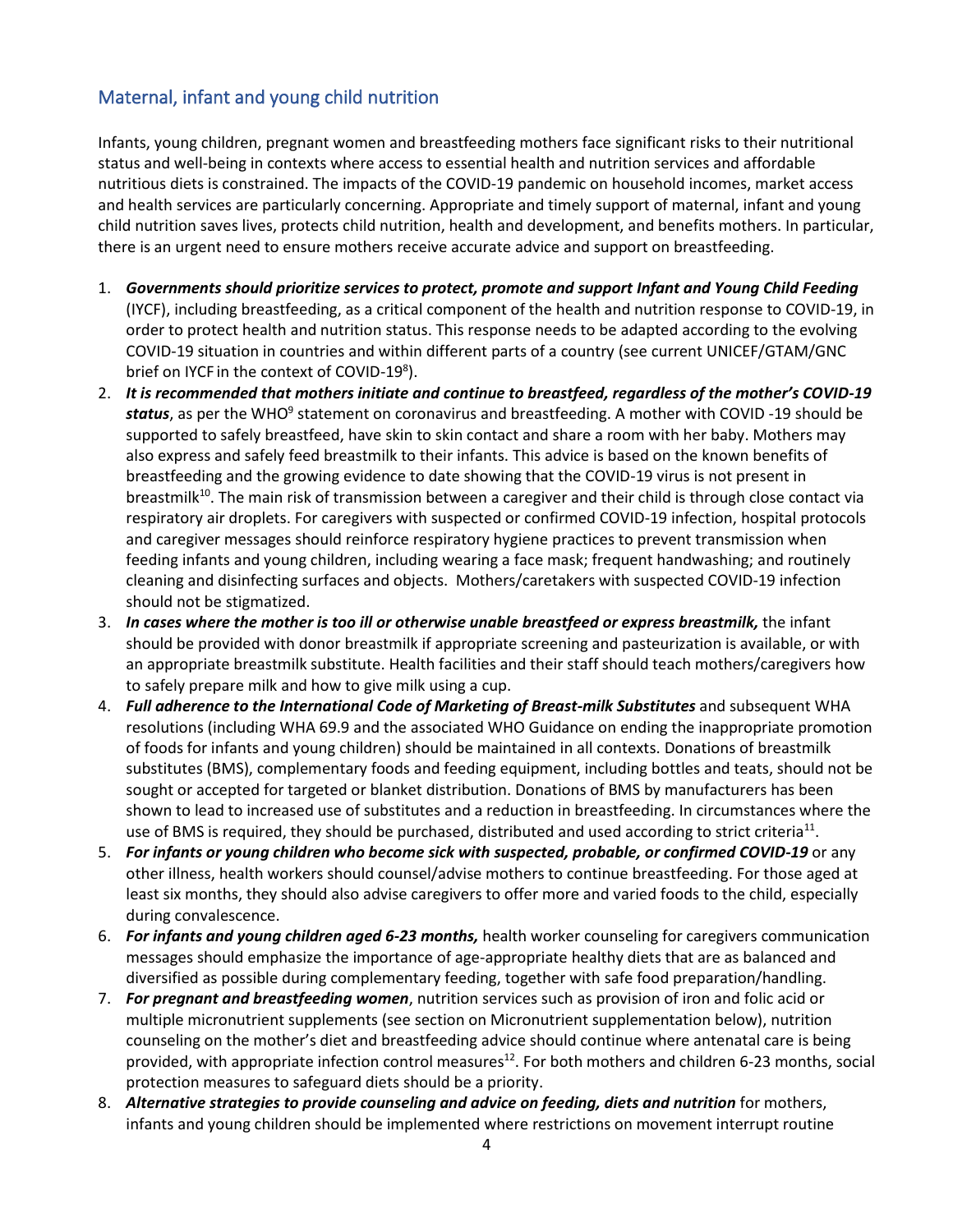services such as antenatal care and immunization/well child clinics, including telephone and online counseling and advice.

### Management of wasting in the context of COVID-19

The COVID-19 crisis is likely to further worsen the vulnerability of children to wasting. In spite of capacity challenges in health facilities and restrictions in movement of personnel and essential supplies, maintaining treatment services for wasted children and thinness in mothers should be prioritized along with the protection of vulnerable children and other population groups at risk of thinness, including older persons and the sick. Considerations for the prevention and management of child wasting<sup>13</sup> and maternal thinness are:

- 1. *Protection, promotion and support of appropriate and safe feeding* for all breastfed and non-breastfed children during and after illness, with strong hygiene standards for mothers (see guidance above).
- 2. Strict adherence to *recommended hygiene and safety measures* should be observed in inpatient wards delivering treatment for severely wasted children with medical complications, e.g. limiting contact with multiple health workers, physical space of at least two meters between beds and reduced family members' visits to primary caregivers only.
- 3. Intensify *pre-positioning of essential nutrition commodities* (F75/F100, Ready-to-Use Therapeutic Foods, Take-Home rations, Fortified Blended Foods, etc.) and routine medicinal supplies at national, health facility and community level in anticipation of supply chain disruptions.
- 4. *Reduce the frequency of follow-up visits to once per month* for wasted children without complications by increasing the take-home rations of nutrition commodities (if all services are suspended, consider distribution for up to 8 weeks). Whenever possible, deliver all treatment for uncomplicated wasting in the community (children, mothers and older persons) via Community Health Workers (CHWs) or other community-based platforms. Measures to reduce overcrowding should be observed in all settings.
- 5. *In food insecure contexts, protect vulnerable children and pregnant and breastfeeding women* from becoming wasted by scaling-up the preventive distribution of special fortified nutritious foods particularly for children under the age of two years to supplement complementary foods provided at home, as well as for pregnant and breastfeeding women, and reinforce linkages between households and existing social protection systems, (as also mentioned above in the Section on Access to Healthy Diets).

#### Micronutrient supplementation for women and children

Micronutrients (vitamins and minerals) are essential for proper growth and development. They also play a vital role in disease prevention by supporting the immune system. A healthy diet (see above) is a good source of vitamins and minerals. However, additional interventions such as micronutrient supplementation is needed for population groups at high risk of micronutrient deficiencies. Micronutrient deficiencies are recognized public health issues in many Asian and Pacific countries, with deficiencies in iodine, vitamin A, iron and folic acid being most common. Micronutrient deficiencies are a major threat to health, particularly in children, pregnant women, older persons and the sick. During times of crisis, vulnerable populations may be more susceptible to micronutrient deficiencies due to inadequate intakes and interruption of regular micronutrient supplementation programmes for pregnant women and vitamin A and multiple micronutrient powders (MNPs) for young children. In the context of COVID-19 the following is recommended:

1. *Micronutrient prevention and control programmes should be continued to the extent possible*, depending on the country context, including micronutrient supplementation for pregnant and breastfeeding women who attend antenatal and postnatal care respectively, and vitamin A and MNPs for children who attend immunization visits/clinics, as well as sick children who attend health facilities. Extra supplies of micronutrients should be distributed to children or women to reduce visit frequency as applicable. The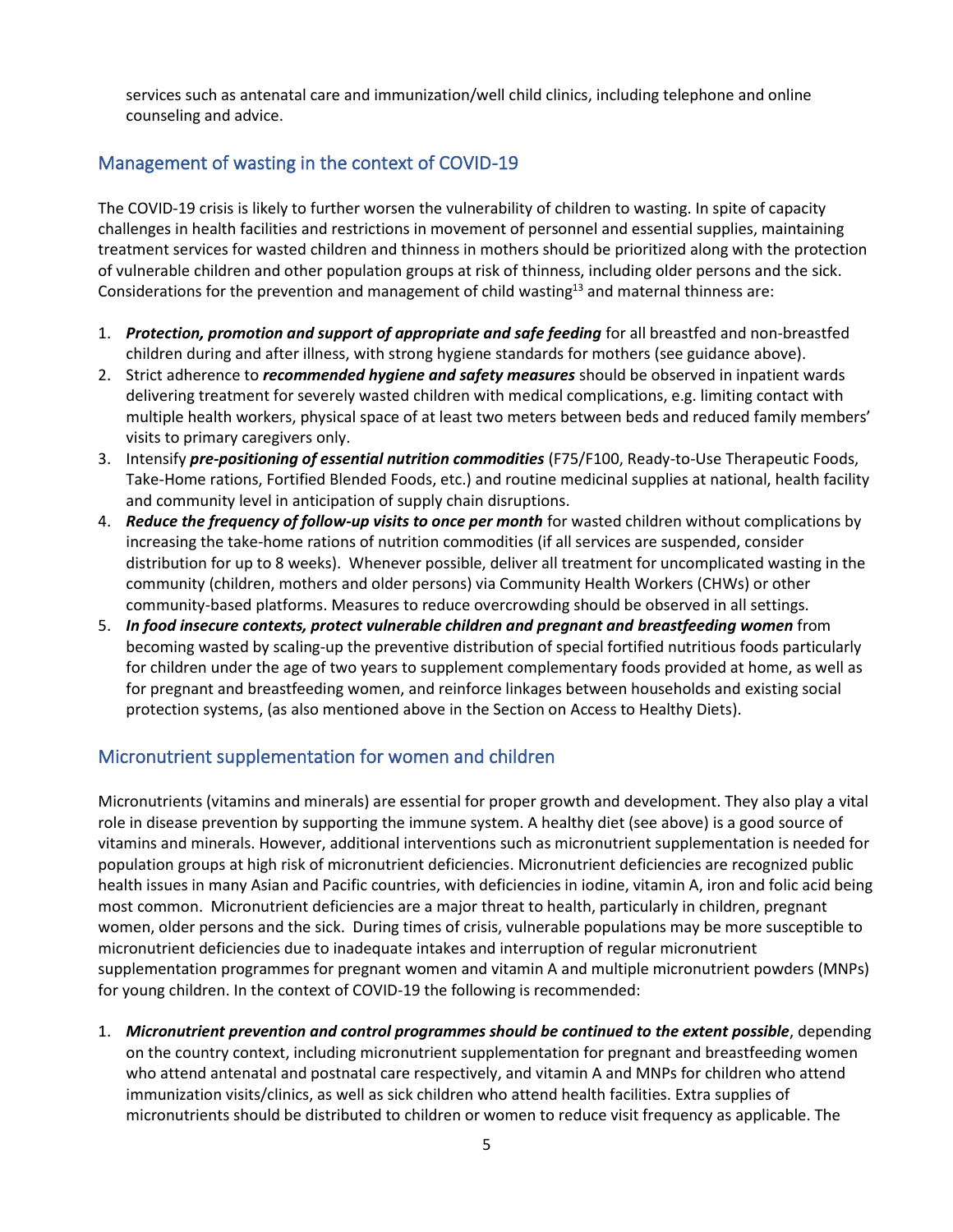decision to maintain routine distribution of micronutrients should be guided by local mandates for physical distancing, health system context, the status and anticipated status of local SARS-CoV-2 transmission (classified as no cases, sporadic, clusters, or community transmission), and factors such as population demographics and migration patterns. This advice is also consistent with WHO guidance on considerations for routine immunization<sup>14,15</sup>. Micronutrient supplement supply chains should be maintained and included in pre-positioning.

- 2. *Support for the treatment and care of patients with clinical signs and symptoms of micronutrient deficiencies* presenting to healthcare facilities should continue wherever possible, as these are critical interventions. Examples include iron for anemic mothers and calcium for women presenting with hypertension in pregnancy.
- 3. *Alternative distribution methods* may need to be considered if services can be conducted under safe conditions while maintaining physical distancing measures and appropriate infection control precautions, equipped with the necessary supplies for those precautions.
- 4. *Planned mass micronutrient campaigns (e.g. vitamin A supplementation (VAS) and deworming) should be temporarily suspended/postponed.* Instead, vitamin A supplements should be distributed alongside routine health services that continue to be operational (e.g. routine immunization, screening for acute malnutrition, etc).
- 5. *Countries should plan at the earliest opportunity for the reinstatement and intensification of mass VAS*  distribution at the earliest opportunity once conditions allowand national authorities have deemed that campaigns and/or routine distribution of VAS can go ahead.
- 6. It is noted that there is *currently no evidence on the effectiveness of high-dose VAS in the treatment of*  COVID-19 or reducing the severity of the illness in children or adults<sup>16</sup>.

#### School feeding and nutrition programmes

To minimize the spread of the COVID-19 pandemic, governments in over 180 countries have temporarily closed schools, affecting over 80% of the world's learners, including over 220 million students from the Asia-Pacific region<sup>17</sup>. School closures not only impact children's education but remove them from a well-protected school environment and prevent them from accessing crucial school health and nutrition services, including nutritious school meals. Particularly in food insecure contexts, school feeding acts as a safety-net for children and their households while providing a much-needed source of nutritious foods. Their absence could have adverse impact on children's health and nutrition status.

In Asia and the Pacific, at least 98 million students are deprived of school meals, which are - for many of them their main meal of the day. For many poor households, school meals represent about 10% of their monthly income, hence schools closure adds on to their economic burden. To protect health and nutrition well-being of school-aged children during the crisis, joint efforts are required between key government ministries, donors and partners are required in the short and medium term. Joint guidance from FAO, UNICEF and WFP provides more details.<sup>18</sup>

#### Recommended actions when schools are closed:

- 1. *Provide information and communication* to school staff, parents and children on the importance of safe and healthy diets, hygiene and physical activity for school-aged children. This information should be easily accessible and easy to understand and can be linked with messages on COVID-19 prevention <sup>19</sup>.
- 2. Where possible, while schools are closed, continue to invest in *providing school meals, using an alternative transfer modality* through options such as catering system, take-home rations, voucher transfers or cash-based transfers, with standard infection control safeguards. This will provide children with sustained access to at least a nutritious meal per day. In the context where continuation of school meals is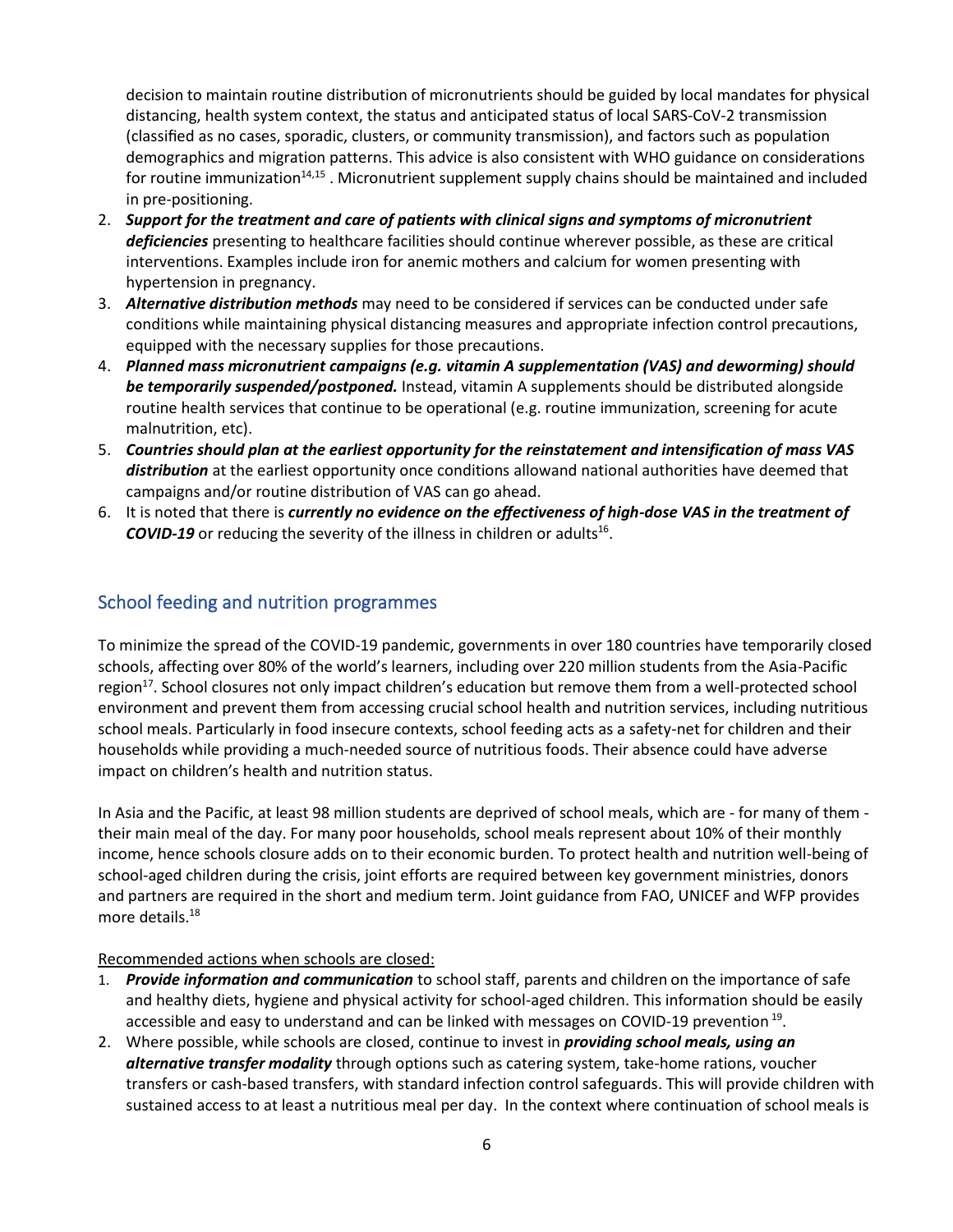not possible, the government could consider targeting school-aged children through other existing social safety net programmes. Countries may explore the use of online, and mobile platforms, radio networks, and other mass media channels to broadcast messages on continuity of food distribution.

Actions when schools are planned to re-open or are re-opening:

- 1. Prior to the resumption of schools, *conduct an assessment and mobilize resources to address existing gaps* in water, hygiene and sanitation infrastructure, supplies, and to upgrade existing school health and food safety protocols and guidance.
- 2. As schools resume, *reinforce messages on good nutrition* and the benefits of healthy diets, healthy eating practices and active living, as well as *prudent hygiene behaviours* and practices to school children and school staff, parents and communities.
- 3. *School meals will attract children back* to schools as they reopen. Develop a plan, and prepare teachers, school staff, for continuation of school meals, and health and nutrition services. Also, encourage parents and children to re-join school and benefit from school health and nutrition services.
- 4. Upon resumption of school-based activities, the governments are advised to consider *assessing the potential of expanding school meal programme coverage as a safety net* providing indirect income transfer to households and communities to buffer the negative economic and food security consequences of COVID-19.

### Nutrition surveillance and assessment in the context of COVID-19

In the fluid context of COVID-19 pandemic, the timely collection and update of food security and nutrition information is highly critical not only to identify population at risk but also to monitor and thereby influence factors likely to have a negative impact on the nutrition status of people. It will have a secondary impact on the access by the population, especially socially and economically disadvantaged groups, to nutritious food and other basic needs due to the movement restrictions, disruptions of market functionality, higher market commodity prices and limited access to health services and hygiene. Market disruption may also force people to consume less nutritious, more highly processed and convenient foods. Routine nutrition surveillance systems may be disrupted due to the closure of health facilities, outreach services and the shift of personnel to the COVID-19 response. In this context, it will be important to put in place a tailored food security and nutrition surveillance system using remote mobile phone or web-based surveys to monitor the areas outlined below. Ensuring the co-ordination of nutrition data related activities will be crucial to avoid duplication of efforts. Relevant nutrition data and information should be easily accessible to all stakeholders.

- 1. *Market Functionality*<sup>20</sup>: this informs the functionality of the food market, food availability (possibly including commercially available complementary foods) and price fluctuation through interviews with retailers. Tracking food prices for basic food commodities, especially those of high nutritional value is fundamental to understand food affordability and project overall food security outlook on household and individual levels.
- 2. *Coping mechanisms*<sup>21</sup>: this informs what coping mechanisms people are adopting to meet their daily nutritious needs and possible changes overtime. This can be tracked at the household level using the reduced coping strategy index (rCSI) or Livelihood Coping Strategy Index (LCSI).
- 3. *Food consumption patterns and trends:* this informs what people eat and their sources of foods and possible changes overtime. This can be tracked by using several standardized indicators at the household level: Food Consumption Score for nutrition (FCS-N) and Household dietary diversity Score (HDDS)<sup>22</sup>; and at individual level: Minimum Diversity Diversity for Women (MDD-W) <sup>23</sup> and Minimum Acceptable Diets (MAD) for children under 2 years of age, as well as breastfeeding practices using the latest standard definitions for these indicators<sup>24</sup>.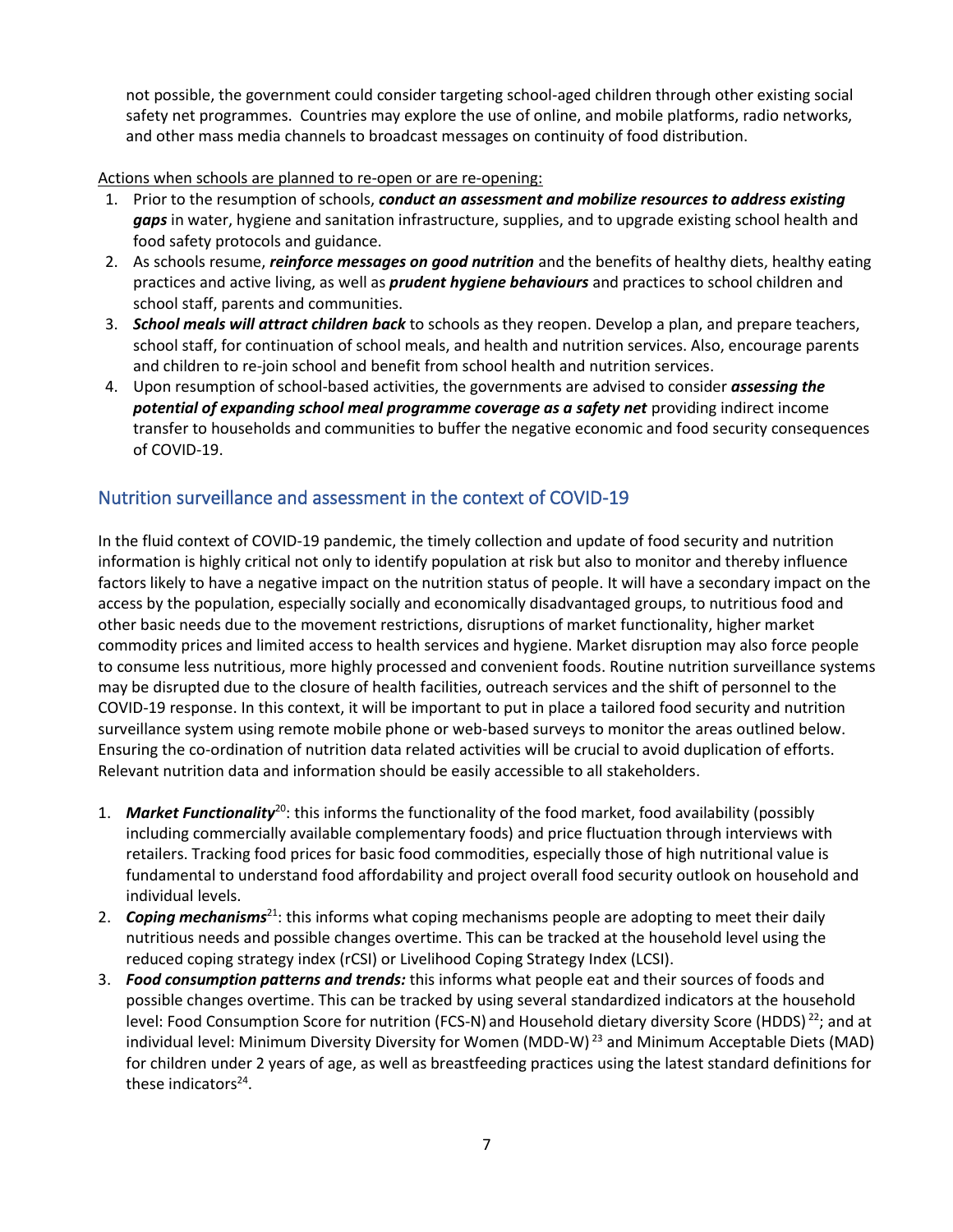- 4. **Multi-dimension poverty (deprivation)**<sup>25</sup>: this provides information on the access by households to key services, including health, education, food, due to either limitation to physical access or due to loss of income for example.
- 5. *Additional considerations:* this could include issues of cost of diet, interruption of health and nutrition services, interruption of school meals<sup>26</sup>, protection, gender-based violence that may further impact nutrition.

Given the necessary social distancing measures, countries will need to customize the survey design to minimize the public health risk. They may consider remote mobile-based surveys (mobile phone or web-based surveys) and secondary data review and analysis, which are the commonly proposed methodologies so far.

### Contacts:

For any further information or questions, please contact your regional nutrition advisor:

FAO (Bangkok): Warren T K Lee [Warren.Lee@fao.org](mailto:Warren.Lee@fao.org)

UNICEF EAPRO (Bangkok): Christiane Rudert [crudert@unicef.org](mailto:crudert@unicef.org)

UNICEF ROSA (Kathmandu): Harriet Torlesse [htorlesse@unicef.org](mailto:htorlesse@unicef.org)

WFP (Bangkok): Britta Schumacher [britta.schumacher@wfp.org](mailto:britta.schumacher@wfp.org)

WHO SEARO (Delhi): Angela Padmini de Silva [desilvap@who.int](mailto:desilvap@who.int)

WHO WPRO (Manila): Juliawati Untoro [untoroj@who.int](mailto:untoroj@who.int)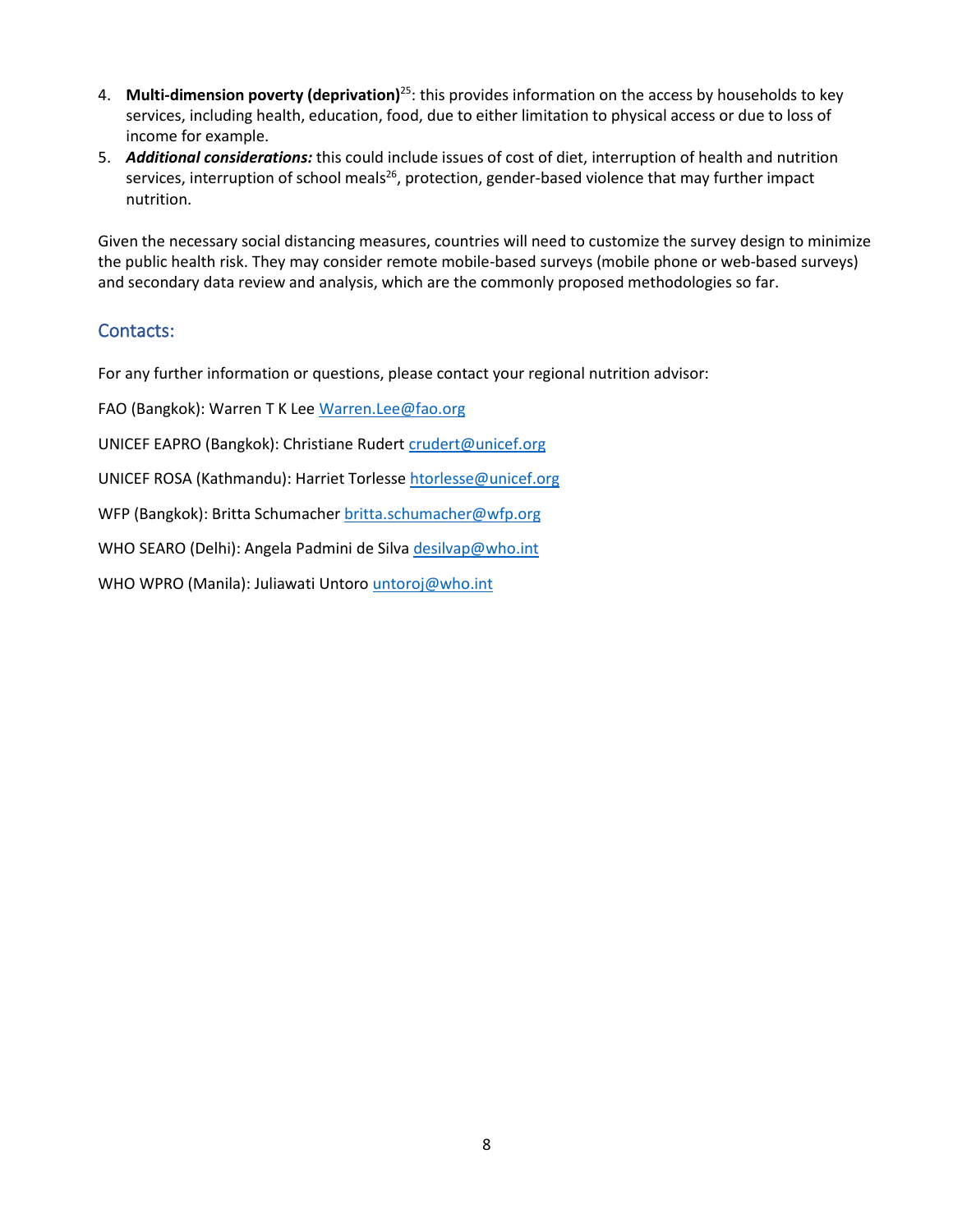### Annex: Glossary and resources on access to food, healthy diets, unhealthy foods and food safety

| <b>Food security</b>                             | Food security is a situation that exists when all people, at all times, have physical, social and<br>economic access to sufficient, safe and nutritious food that meets their dietary needs and food<br>preferences for an active and healthy life.                                                                                                                                                                                                                                                                                                                                                                                                                                                                                                                                                                                                                  |
|--------------------------------------------------|----------------------------------------------------------------------------------------------------------------------------------------------------------------------------------------------------------------------------------------------------------------------------------------------------------------------------------------------------------------------------------------------------------------------------------------------------------------------------------------------------------------------------------------------------------------------------------------------------------------------------------------------------------------------------------------------------------------------------------------------------------------------------------------------------------------------------------------------------------------------|
|                                                  | Resource:                                                                                                                                                                                                                                                                                                                                                                                                                                                                                                                                                                                                                                                                                                                                                                                                                                                            |
|                                                  | http://www.fao.org/3/y4671e/y4671e06.htm                                                                                                                                                                                                                                                                                                                                                                                                                                                                                                                                                                                                                                                                                                                                                                                                                             |
| <b>Food access</b>                               | It is essential that the supply of, and access to food is maintained and not completely disrupted<br>due to the COVID-19 outbreak. The following actions will be critical:<br>Ensure stable food supply by supporting smallholder farmers to enhance their productivity,<br>1.<br>logistic distribution and marketing of nutritious foods; ensuring the food supply chain for<br>nutritious foods provision is intact: and focusing on key logistics bottlenecks across different<br>regions of the country.<br>Provide nutritious foods to the most vulnerable people through food assistance, social<br>2.<br>protection or community programmes in both rural and urban areas.<br>Immediately review food trade and taxation policy options and their likely impacts on<br>3.<br>nutritious food supply, create a favorable environment for continued food trade. |
|                                                  | Resource:<br>http://www.fao.org/documents/card/en/c/ca8388en<br>$\bullet$                                                                                                                                                                                                                                                                                                                                                                                                                                                                                                                                                                                                                                                                                                                                                                                            |
|                                                  |                                                                                                                                                                                                                                                                                                                                                                                                                                                                                                                                                                                                                                                                                                                                                                                                                                                                      |
| <b>Healthy diets</b>                             | A healthy diet consists of:<br>A variety of foods across all food groups to ensure adequate intake of key nutrients.<br>1.<br>Plenty of fruit and vegetables that provide essential vitamins and minerals as well as fibre<br>2.<br>and bioactive compounds.<br>Moderate amounts of fat and oils preferably unsaturated such as nuts, oily fish and whole<br>3.<br>grains.<br>Limited quantities of sugar and salt which in small amounts make food palatable but are<br>4.<br>damaging to health in excess.<br>5. Plenty of water to stay well hydrated.<br>Fortified staple foods and condiments<br>6.                                                                                                                                                                                                                                                             |
|                                                  | Resources:<br>www.euro.who.int/en/health-topics/health-emergencies/coronavirus-covid-19/novel-<br>$\bullet$<br>coronavirus-2019-ncov-technical-guidance/food-and-nutrition-tips-during-self-quarantine<br>https://www.who.int/behealthy/healthy-diet<br>$\bullet$<br>www.fao.org/nutrition/education/food-dietary-guidelines/en/<br>http://www.fao.org/documents/card/en/c/ca8380en<br>https://www.who.int/nutrition/publications/micronutrients/9241594012/en/                                                                                                                                                                                                                                                                                                                                                                                                      |
|                                                  |                                                                                                                                                                                                                                                                                                                                                                                                                                                                                                                                                                                                                                                                                                                                                                                                                                                                      |
| Foods high in<br>fats, salt and<br>sugars (HFSS) | Consumption of foods high in saturated and trans-fats, free sugars, and/or salt (HFSS foods)<br>increases risks of overweight and non-communicable diseases such as diabetes and hypertension.<br>Processed foods tend to be HFSS and there are numerous different types of HFSS foods<br>depending on the national context. It is not possible to provide comprehensive list of all HFSS<br>foods. The following sources of information may help to guide decisions on HFSS food:<br>Nutrient profiles that have been developed in some (but not all) countries.<br>1.<br>https://www.who.int/nutrition/topics/profiling/en/                                                                                                                                                                                                                                        |

2. **Food-based dietary guidelines (FBDGs)** that advise consumption of foods and food groups on a daily basis that contribute to healthy diets and minimize the risks of malnutrition and dietrelated non-communicable diseases. FBDGs also suggest types of food and drink to be consumed in small quantities. [www.fao.org/nutrition/education/food-dietary-guidelines/en/](http://www.fao.org/nutrition/education/food-dietary-guidelines/en/)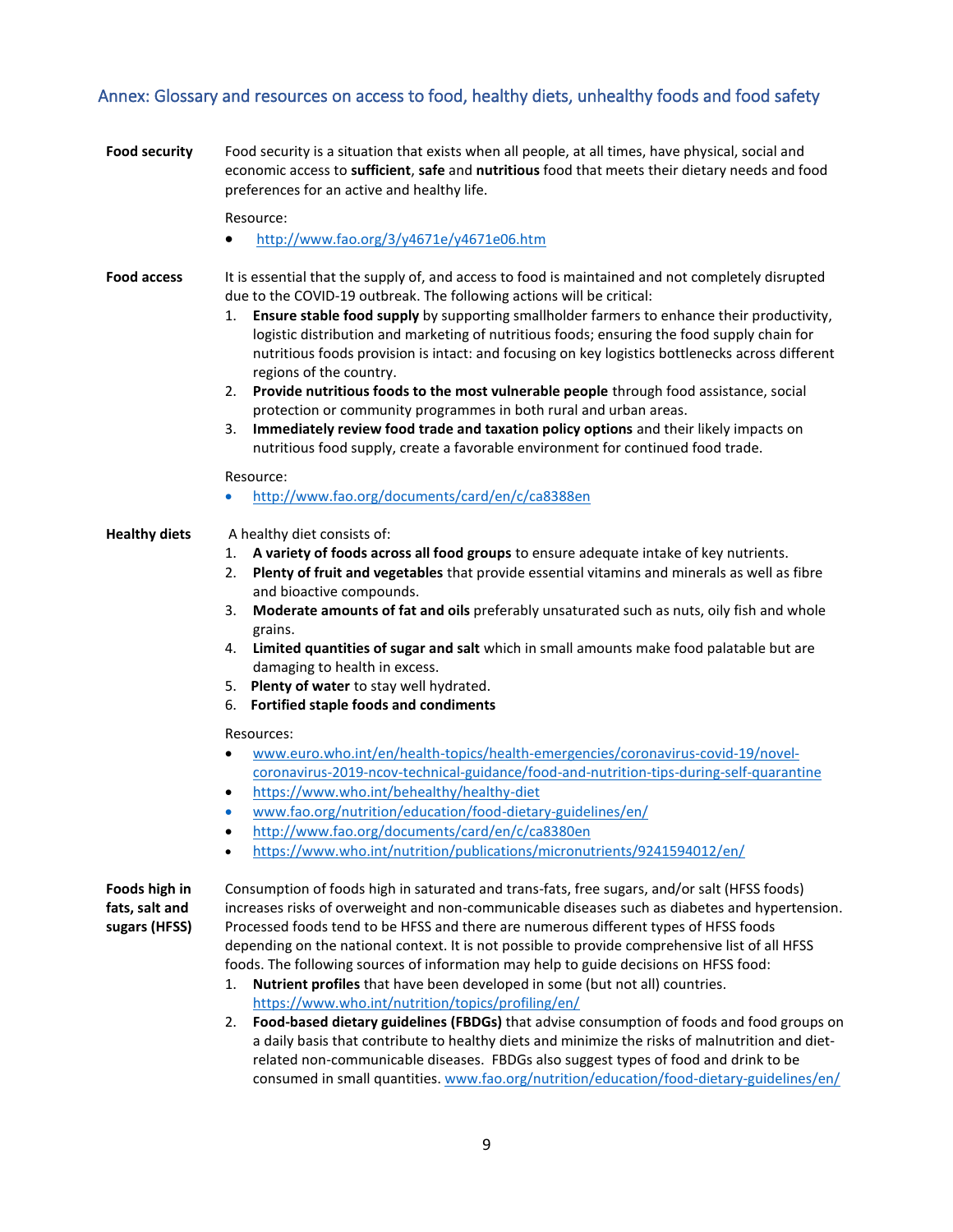**Food hygiene** COVID-19 is a respiratory disease and is not food-borne. There is no evidence that this virus can be spread through contact with purchased food. Always follow the 5 steps to food safety when preparing food at home:

- 1. **Keep clean** by ensuring that hands and utensils are washed with soap before food preparation.
- 2. **Separate raw and cooked** foods.
- 3. **Cook food thoroughly**.
- 4. **Keep food at safe temperatures**; and
- 5. **Use safe water sources**.

Resources:

- [https://www.unicef.org/coronavirus/easy-affordable-and-healthy-eating-tips-during](https://www.unicef.org/coronavirus/easy-affordable-and-healthy-eating-tips-during-coronavirus-disease-covid-19-outbreak#hygiene)[coronavirus-disease-covid-19-outbreak#hygiene](https://www.unicef.org/coronavirus/easy-affordable-and-healthy-eating-tips-during-coronavirus-disease-covid-19-outbreak#hygiene)
- [https://www.foodstandards.gov.au/consumer/safety/Pages/NOVEL-CORONAVIRUS-AND-](https://www.foodstandards.gov.au/consumer/safety/Pages/NOVEL-CORONAVIRUS-AND-FOOD-SAFETY.aspx)[FOOD-SAFETY.aspx](https://www.foodstandards.gov.au/consumer/safety/Pages/NOVEL-CORONAVIRUS-AND-FOOD-SAFETY.aspx)
- [https://www.efsa.europa.eu/en/news/coronavirus-no-evidence-food-source-or-transmission](https://www.efsa.europa.eu/en/news/coronavirus-no-evidence-food-source-or-transmission-route)[route](https://www.efsa.europa.eu/en/news/coronavirus-no-evidence-food-source-or-transmission-route)
- [http://www.fao.org/2019-ncov/q-and](http://www.fao.org/2019-ncov/q-and-a/en/)[a/en/](http://www.fao.org/2019-ncov/q-and-a/en/)[www.who.int/foodsafety/publications/consumer/manual\\_keys.pdf](http://www.who.int/foodsafety/publications/consumer/manual_keys.pdf)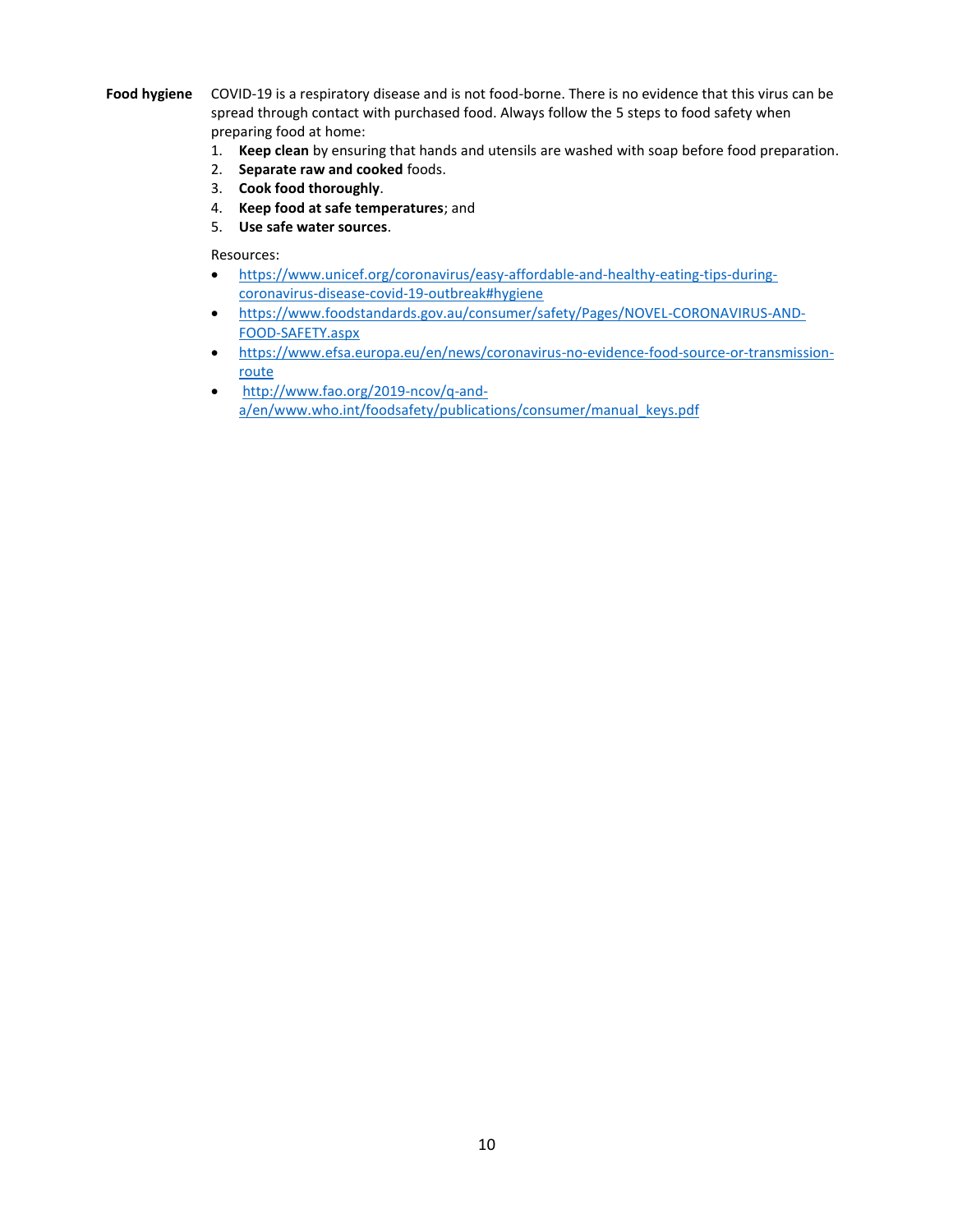### References

#### **HEALTHY DIETS:**

<sup>1</sup> UNICEF messages on healthy eating during the COVID-19 pandemic[: https://www.unicef.org/eap/how-eat-well-while](https://www.unicef.org/eap/how-eat-well-while-staying-home)[staying-home](https://www.unicef.org/eap/how-eat-well-while-staying-home)

<sup>2</sup> FAO. Maintaining a healthy diet during the COVID-19 pandemi[c http://www.fao.org/documents/card/en/c/ca8380en](http://www.fao.org/documents/card/en/c/ca8380en)

 $3$  WFP. Food for thought: 7 tips on keeping a healthy diet in the face of coronavirus: The 'Grows, Gos and Nos'  $-$  advice from World Food Programme nutritionists on dos and don'ts of eating in quarantine. 23 March 2020. <https://insight.wfp.org/food-for-thought-7-tips-on-keeping-a-healthy-diet-in-the-face-of-coronavirus-7fab7f06177>

<sup>4</sup> WHO. Food and nutrition tips during self quarantin[e www.euro.who.int/en/health-topics/health](http://www.euro.who.int/en/health-topics/health-emergencies/coronavirus-covid-19/novel-coronavirus-2019-ncov-technical-guidance/food-and-nutrition-tips-during-self-quarantine)[emergencies/coronavirus-covid-19/novel-coronavirus-2019-ncov-technical-guidance/food-and-nutrition-tips-during-self](http://www.euro.who.int/en/health-topics/health-emergencies/coronavirus-covid-19/novel-coronavirus-2019-ncov-technical-guidance/food-and-nutrition-tips-during-self-quarantine)[quarantine](http://www.euro.who.int/en/health-topics/health-emergencies/coronavirus-covid-19/novel-coronavirus-2019-ncov-technical-guidance/food-and-nutrition-tips-during-self-quarantine)

<sup>5</sup> WHO. Healthy diet[. https://www.who.int/behealthy/healthy-diet](https://www.who.int/behealthy/healthy-diet)

<sup>6</sup> FAO. Dietary guideline[s www.fao.org/nutrition/education/food-dietary-guidelines/en/](http://www.fao.org/nutrition/education/food-dietary-guidelines/en/)

<sup>7</sup> WHO. Take steps for better health<https://www.who.int/behealthy>

#### **MATERNAL, INFANT AND YOUNG CHILD FEEDING:**

<sup>8</sup> UNICEF, Global Nutrition Cluster, Global Technical Assistance Mechanism for Nutrition. Infant & young child feeding in the context of COVID-19. Brief No. 2 (v1, March 30th, 2020)

[https://mcusercontent.com/fb1d9aabd6c823bef179830e9/files/ffa9cdc1-17de-4829-9712-](https://mcusercontent.com/fb1d9aabd6c823bef179830e9/files/ffa9cdc1-17de-4829-9712-16abe85c2808/IYCF_Programming_in_the_context_of_COVID_19_30_March_2020.pdf) [16abe85c2808/IYCF\\_Programming\\_in\\_the\\_context\\_of\\_COVID\\_19\\_30\\_March\\_2020.pdf](https://mcusercontent.com/fb1d9aabd6c823bef179830e9/files/ffa9cdc1-17de-4829-9712-16abe85c2808/IYCF_Programming_in_the_context_of_COVID_19_30_March_2020.pdf)

<sup>9</sup> WHO. Home care for patients with suspected COVID infection. Interim Guidance, 17 March 2020. [https://www.who.int/publications-detail/home-care-for-patients-with-suspected-novel-coronavirus-\(ncov\)-infection](https://www.who.int/publications-detail/home-care-for-patients-with-suspected-novel-coronavirus-(ncov)-infection-presenting-with-mild-symptoms-and-management-of-contacts)[presenting-with-mild-symptoms-and-management-of-contacts](https://www.who.int/publications-detail/home-care-for-patients-with-suspected-novel-coronavirus-(ncov)-infection-presenting-with-mild-symptoms-and-management-of-contacts)

<sup>10</sup> Emergency Nutrition Network. Initial literature search results on breastmilk, breastfeeding and pregnancy-related to COVID-19. March 23 2020.<https://www.ennonline.net/breastmilkbreastfeedingpregnancycovid19>

<sup>11</sup> ENN/IFE Core Group. Operational Guidance on Infant Feeding in Emergencies (OG-IFE) version 3.0. 2017[.https://www.ennonline.net/operationalguidance-v3-2017](https://www.ennonline.net/operationalguidance-v3-2017)

 $12$  WHO Rational use of personal protective equipment (PPE) for coronavirus disease (COVID-19): interim guidance, 19 March 2020[. https://apps.who.int/iris/handle/10665/331498](https://apps.who.int/iris/handle/10665/331498)

#### **MANAGEMENT OF CHILD WASTING:**

<sup>13</sup> UNICEF, Global Nutrition Cluster, Global Technical Assistance Mechanism for Nutrition. Management of child wasting in the context of COVID-19. Brief No.1 (v1, March 27th, 2020)

[https://mcusercontent.com/fb1d9aabd6c823bef179830e9/files/ed7b4963-8c06-4c19-936b](https://mcusercontent.com/fb1d9aabd6c823bef179830e9/files/ed7b4963-8c06-4c19-936b-e2dfc1bfb45c/Wasting_Programming_COVID19_Brief_27_March_For_distribution.pdf)[e2dfc1bfb45c/Wasting\\_Programming\\_COVID19\\_Brief\\_27\\_March\\_For\\_distribution.pdf](https://mcusercontent.com/fb1d9aabd6c823bef179830e9/files/ed7b4963-8c06-4c19-936b-e2dfc1bfb45c/Wasting_Programming_COVID19_Brief_27_March_For_distribution.pdf)

<sup>14</sup> WHO. Guiding principles for immunization activities during the COVID-19 pandemic Interim guidance, 26 March 2020 [https://apps.who.int/iris/bitstream/handle/10665/331590/WHO-2019-nCoV-immunization\\_services-2020.1-eng.pdf](https://apps.who.int/iris/bitstream/handle/10665/331590/WHO-2019-nCoV-immunization_services-2020.1-eng.pdf)